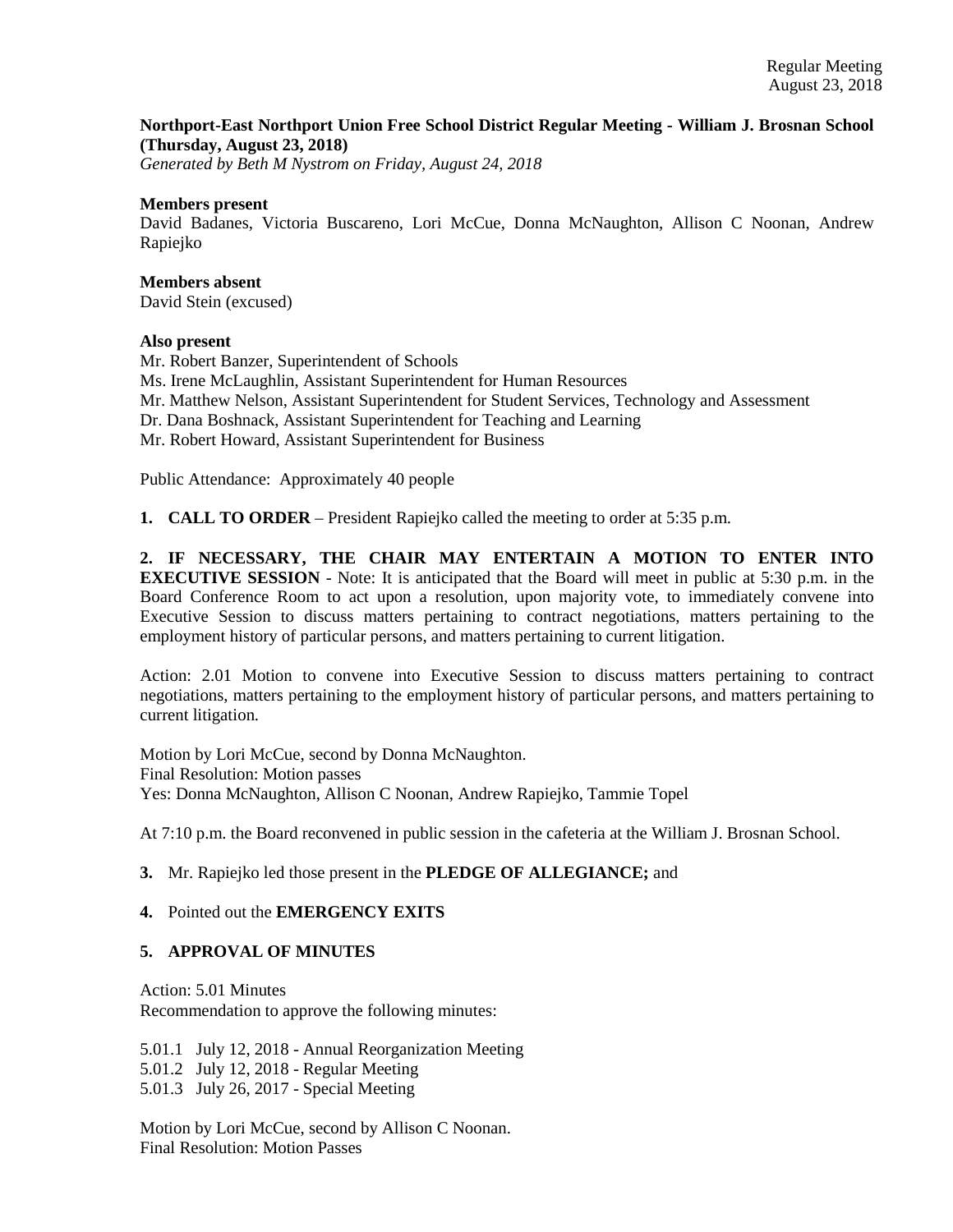Yes: Victoria Buscareno, David Badanes, Lori McCue, Donna McNaughton, Allison C Noonan, Andrew Rapiejko

# **6. STUDENT AND STAFF RECOGNITION/ANNOUNCEMENTS FROM THE SUPERINTENDENT OF SCHOOLS**

Information: 6.01 Upcoming Meetings

President Rapiejko reviewed the upcoming meetings of September  $6<sup>th</sup>$ , September  $20<sup>th</sup>$  and October  $4<sup>th</sup>$ .

President Rapiejko read a statement regarding the decision issued by Justice Emerson of the Supreme Court Suffolk County for summary judgment in the Board of Education of the Northport-East Northport UFSD v. Long Island Power Authority matter. The court ruled in favor of LIPA and denied the District's motion for summary judgment. Mr. Rapiejko stated that the decision does not affect the pending tax certiorari case between the Town of Huntington and LIPA. Mr. Rapiejko stated that the District disagrees with the decision and plans to appeal.

**7. COMMUNICATIONS** - Please Note: This is the opportunity for persons who had written letters to the Board to speak to the Board regarding the issues raised in their communications. Speakers are asked to keep their comments brief, and to speak no longer than 5 minutes.

There were no communications requiring Board action.

**8. PUBLIC COMMENT/PARTICIPATION** - Please Note: Community members are invited to share their questions, comments, or concerns with the School Board. When speaking, citizens should state their name and address for the record and limit their presentation to 5 minutes. Where possible, the Board will answer factual questions immediately. A written response may be provided when information is not available. If a response would involve discussion of Board Policy or decisions which might be of interest to citizens not present at the meeting, the Board may place the item on a future meeting agenda.

| Name                                                                         | Comment                                                                                                                         |
|------------------------------------------------------------------------------|---------------------------------------------------------------------------------------------------------------------------------|
| Monica Juguet                                                                | Requested the Board review information provided to the District appealing the                                                   |
| Parent                                                                       | notice of denying transportation for her daughter to the Portledge School.                                                      |
| President Rapiejko stated that the Board will review the information.        |                                                                                                                                 |
| Nicole Mulholland                                                            | Asked if the air quality retesting of Northport Middle School K-win will be done                                                |
| Parent                                                                       | by grab samples or will canisters be used, and when the testing will take place.                                                |
| Mr. Banzer stated that canisters will be used.                               |                                                                                                                                 |
| Debbie Ronan                                                                 | Asked what the current numbers in the $3rd$ grade at Bellerose are, will                                                        |
| Parent                                                                       | consideration be given to breaking for a third section, and if more students enroll<br>is there a plan to make a $3rd$ section. |
| Mr. Banzer stated that they will continue to look at the enrollment numbers. |                                                                                                                                 |
| Maureen Privitello                                                           | Stated that she is concerned about the $3rd$ grade sections at Bellerose and if there is                                        |
| Parent                                                                       | a plan to add a teacher to the $3rd$ grade.                                                                                     |
| Nicole Raganella                                                             | Asked the status of the meeting regarding armed guards and what the format for                                                  |
| Parent                                                                       | the meeting will be.                                                                                                            |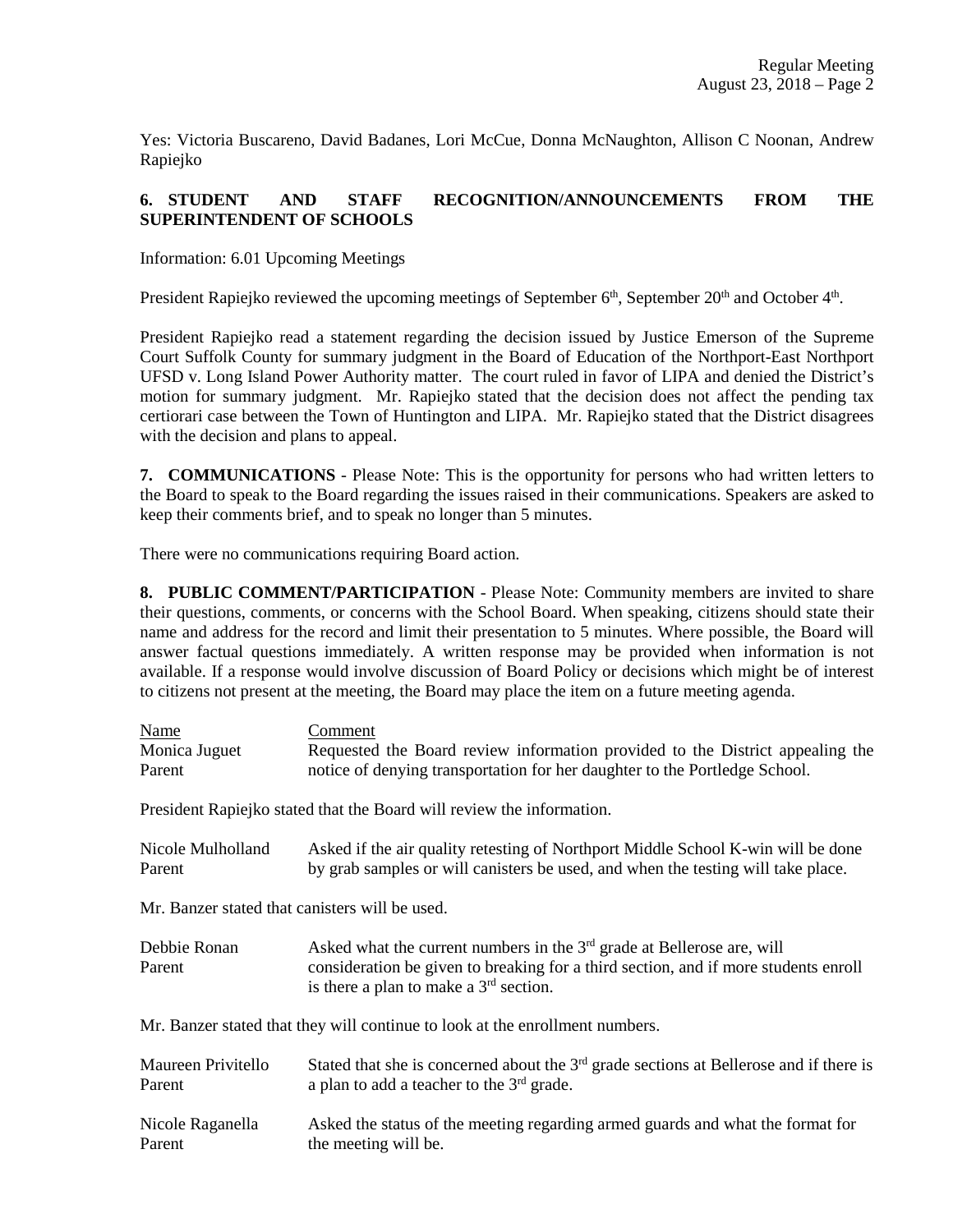President Rapiejko stated that it will be a workshop for the board to gather information to make an informed decision. The workshop will be formatted to strike a balance so that perhaps everyone can get information.

# **9. SPECIAL REPORTS**

Mr. Banzer introduced Ms. Laurie Welch Storch, the new principal at Dickinson Avenue Elementary School. Mr. Banzer acknowledged the musicians who participated in the summer music program and the community concerts in the village, and announced that fall sports are underway.

Presentations: 9.01 Construction and Back-to-School Update

Mr. Banzer stated that it was a very busy summer with construction going on throughout the District. Construction updates were provided on the District's website throughout the summer. Mr. Banzer thanked Brandon Weissberg and Jim Wojcik from Park East Construction, John Lackner, John Moran, the custodial crew, and David Storch who was involved at the high school and middle school with the science classroom construction

Mr. Banzer introduced Brandon Weissberg, Project Manager for Park East Construction, who provided an update on the construction.

Mr. Weissberg reviewed the Scope of Work for the summer of 2018. Approximately \$17 million in spending covering: Security Vestibules at 5<sup>th</sup> Avenue Elementary School, Dickinson Avenue Elementary School, East Northport Middle School, Northport High School, Norwood Avenue Elementary School and Pulaski Road School. Twenty-one full classroom renovations at Northport High School, Northport Middle School, including full renovation of various adjacent office spaces throughout the science and consumer science areas. Athletics – Northport High School installation of turf field and new track surface, gymnasium HVAC; Northport Middle School completion of field/irrigation, gymnasium HVAC, lighting and ceiling. Site Work including Northport Middle School courtyard drainage, asphalt and concrete, 5<sup>th</sup> Avenue Elementary School bus loop, parking lot and asphalt walks to ball field and playground.

The Security Vestibule additions include new electronically controlled doors installed just beyond the current main entrances creating a security control system "mantrap", new secure receptionist positions installed, and the All Purpose Room access in the elementary schools moved beyond the mantrap doors.

Classroom renovations included the complete renovation of 21 classrooms in Northport High School and Northport Middle School, including demolition as required, new HVAC, electrical, plumbing, flooring, ceilings, paint, fire alarms, and casework. Renovation and reconfiguration of nine office spaces in the high school. Sinks, cabinetry, flooring improvements in 5<sup>th</sup> Avenue Elementary School "A" wing. Complete renovation of Northport Middle School "K" wing four general purpose classrooms, two Science Labs and Prep Room. Demolition as required, new HVAC, electrical, plumbing, flooring, ceilings, paint, fire alarm, and casework. The work was substantially complete on August  $23<sup>rd</sup>$  with District final clean and setup through August 25<sup>th</sup>. The District was coordinating air sample testing during the week of August  $27<sup>th</sup>$  with environmental testing consultant.

Athletic construction included a new synthetic turf field, track surface and walkways at Northport High School as well as HVAC in the gymnasium. At Northport Middle School completion of the fields, baseball/softball, irrigation, HVAC in the gymnasium along with new lighting and ceiling was completed.

Site work included new bus loop, parking lot, asphalt paths, striping and signage at 5<sup>th</sup> Avenue Elementary School, as well as increased storm water drainage, new asphalt and concrete courtyard at Northport Middle School.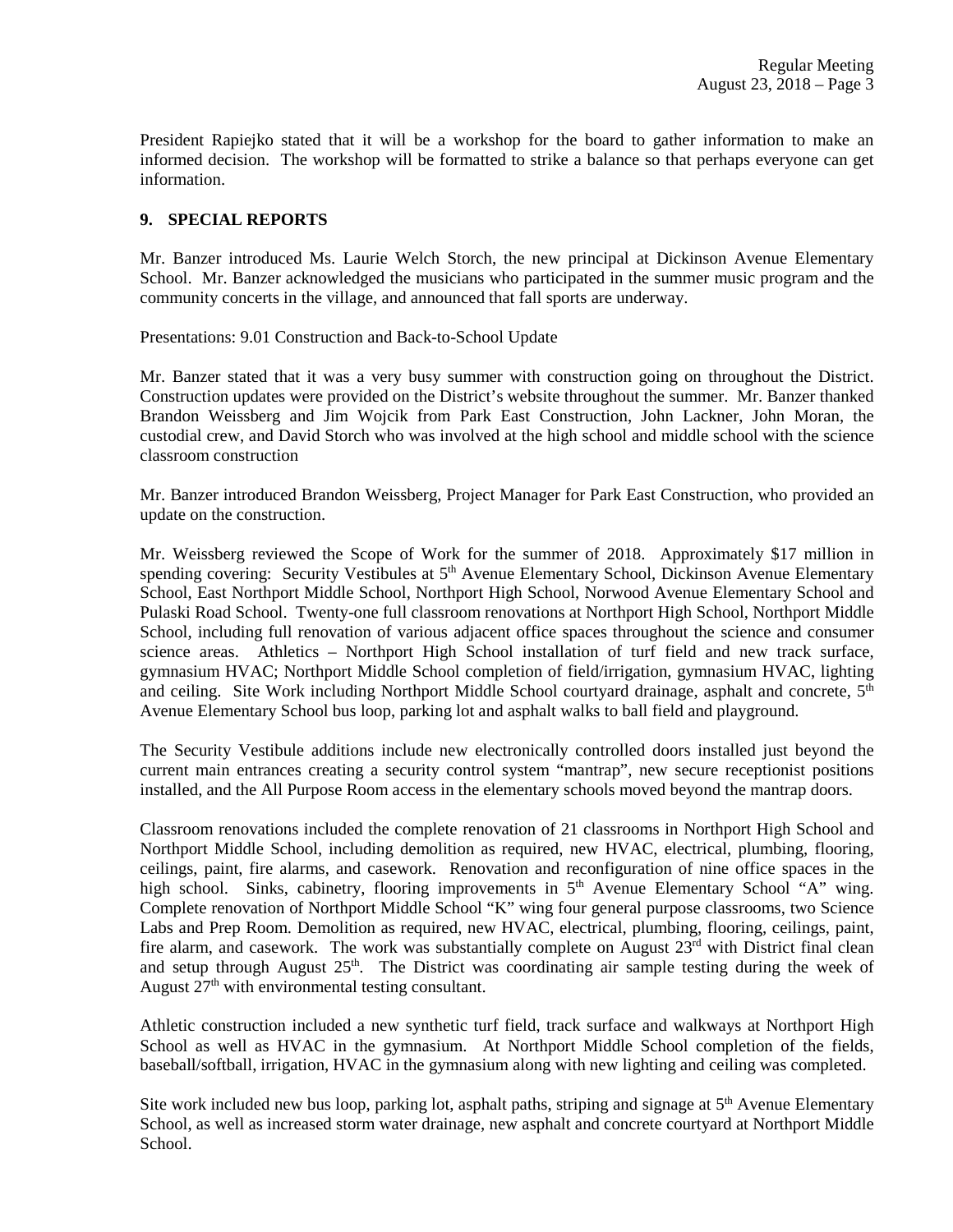There was a brief discussion regarding maintenance of the turf field, ventilation systems, rooftop HVAC, flexible learning spaces, construction of vestibules in the four remaining buildings, bathrooms/concession stands, and the second phase of construction.

In response to questions regarding soil testing and ground water testing, Mr. Banzer stated that he sent all the District's data regarding chlordane testing which was performed in 2000 to the New York State Department of Health. Mr. Banzer read a letter from the New York State Department of Health in response to the District data sent, which stated that they recommended no further action.

Mr. Banzer introduced Mr. Brendan Broderick and Mr. Ed McGuire from JC Broderick who reviewed the air sample testing that will be performed in "K" wing at Northport Middle School. Mr. McGuire stated that they reviewed every safety data sheet for every material used, installed and stored. The air sampling is scheduled for next week. Canisters will be placed within every single classroom space in "K" wing, in office spaces, hallways, warehouse space, and two canisters will be placed outside the building to test what is being brought into the building through the ventilation systems. An inventory is being performed of all materials in those spaces. Mr. McGuire stated that he visited the building throughout the construction and demolition. The testing will run the same period of time for 8 hours with ventilations systems operational with the exception of the exhaust. The doors between the classrooms and hallways will be sealed. Two canisters will be placed in each space. Mr. Broderick stated that the sampling protocol was provided to the New York State Department of Health and the data collected will be forwarded to them for their interpretation.

There was a discussion regarding the location of canisters, height of canisters, conditions of rooms consistent with when students are in them, humidity/weather affecting sampling, heavy metals showing up in grab sample, VOCs from new materials used in construction, and soil testing.

Mr. McGuire stated that he expected the results within 72 hours of the sample collection.

Mr. Banzer reviewed the K-5 class size analysis which meets the criteria of the administrative and contractual guidelines. He is recommending adding a kindergarten section at Dickinson Avenue Elementary School. There is a need for an additional special education position, and he is recommending adding a position either a psychologist or school social worker certification. The three positions will come from the contingency budget line.

## **10. SUPERINTENDENT'S REPORT, GENERAL - FOR BOARD ACTION**

Action: 10.01 Personnel Actions Report Recommendation to approve the attached Personnel Actions Report including addendums

Motion by David Badanes, second by Donna McNaughton. Final Resolution: Motion Passes Yes: Victoria Buscareno, David Badanes, Lori McCue, Donna McNaughton, Allison C Noonan, Andrew Rapiejko

Action: 10.02 Schedule J - Committee on Special Education Recommendation to approve Schedule J - Committee on Special Education

Motion by David Badanes, second by Donna McNaughton. Final Resolution: Motion Passes Yes: Victoria Buscareno, David Badanes, Lori McCue, Donna McNaughton, Allison C Noonan, Andrew Rapiejko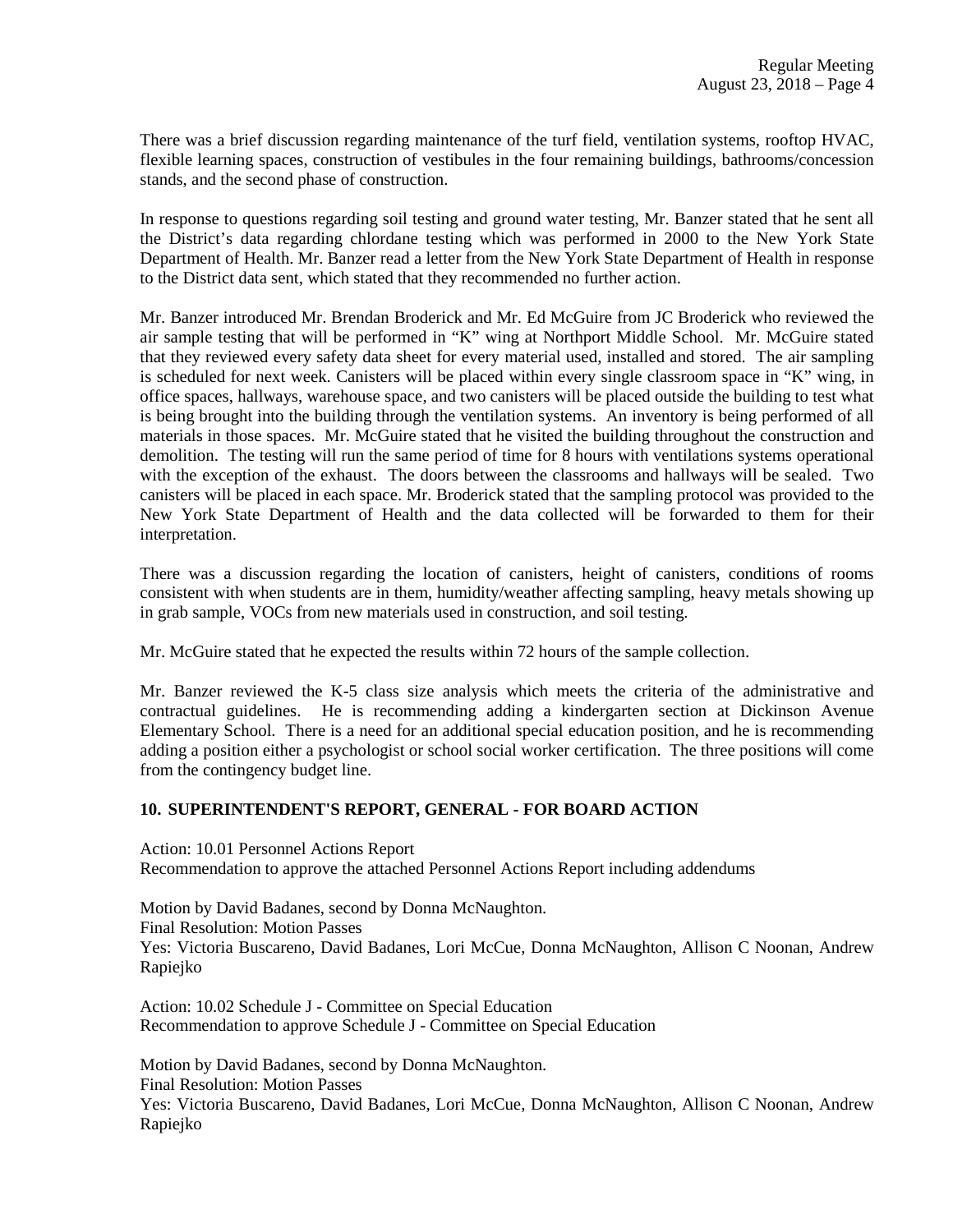Action: 10.03 Overnight Field Trip Recommendation to approve the following overnight field trip for students:

10.03.1 Trails End Pine Forest Cheer Camp, PA - August 27, 2018 - August 30, 2018

Motion by Lori McCue, second by Donna McNaughton. Final Resolution: Motion Passes Yes: Victoria Buscareno, Lori McCue, Donna McNaughton, Allison C Noonan, Andrew Rapiejko Abstain: David Badanes

Action: 10.04 Disposition of Textbooks

Recommendation to approve disposition of books from the following schools: Bellerose Avenue School, Dickinson Avenue School, Fifth Avenue School, Norwood Avenue School, East Northport Middle School, Northport Middle School, Northport High School. Building-level approves list of books to dispose of due to condition, loss or outdated information (list available online)

Motion by David Badanes, second by Donna McNaughton. Final Resolution: Motion Passes Yes: Victoria Buscareno, David Badanes, Lori McCue, Donna McNaughton, Allison C Noonan, Andrew Rapiejko

Action: 10.05 APPR Resolution Recommendation to approve the following resolution:

"WHEREAS, the Northport-East Northport Union Free School District submitted its Annual Professional Performance Review ("APPR") Plan to the Commissioner of Education for review for the 2018-2019 school year, in accordance with Education Law Section 3012-d and 8 N.Y.C.R.R. 30-3;

NOW, THEREFORE, BE IT RESOLVED, that the Board of Education hereby ratifies the submission of the District's APPR Plan and the execution of said plan by the Superintendent and Board of Education President; and

BE IT FURTHER RESOLVED, that the Board of Education hereby adopts the submitted APPR Plan as the District's Section 3012-d APPR plan for classroom teachers and principals, commencing with the 2018-2019 school year"

Motion by David Badanes, second by Donna McNaughton.

Final Resolution: Motion Passes

Yes: Victoria Buscareno, David Badanes, Lori McCue, Donna McNaughton, Allison C Noonan, Andrew Rapiejko

#### **11. SUPERINTENDENT'S REPORT, FINANCIAL - FOR BOARD ACTION**

Action: 11.01 BIDS Recommendation to take specified action on the following BIDS:

### LONG ISLAND FOOD SERVICE DIRECTOR'S ASSOCIATION COOPERATIVE:

- 11.01.1 AWARD: Dairy
- 11.01.2 AWARD: Grocery
- 11.01.3 AWARD: Frozen Foods
- 11.01.4 AWARD: Meat
- 11.01.5 AWARD: Direct Diversion
- 11.01.6 AWARD: Ice Cream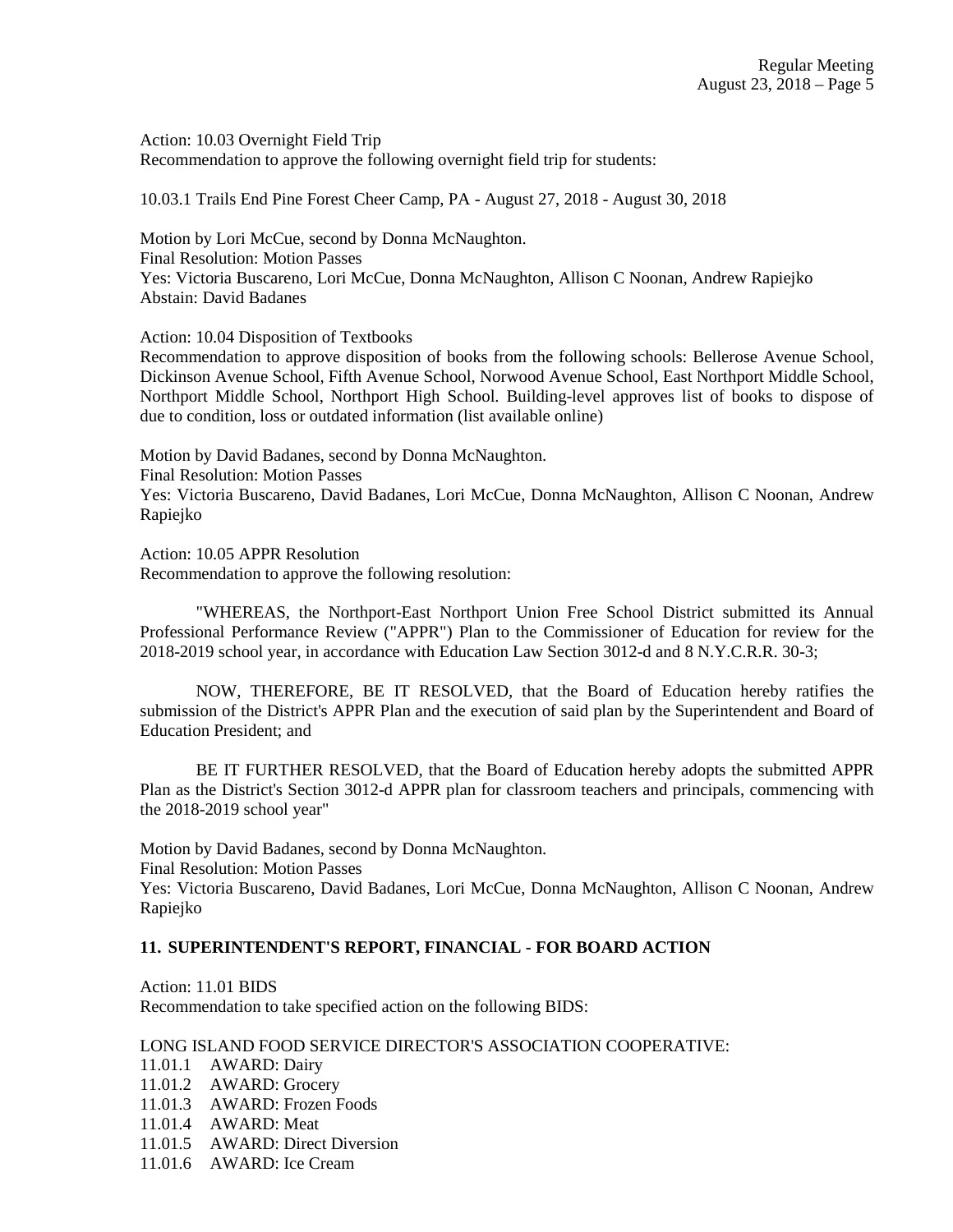#### 11.01.7 AWARD: Drinks

- 11.01.8 AWARD: Paper Goods-Disposables
- 11.01.9 AWARD: Smart Snacks
- 11.01.10 AWARD: Bread
- 11.01.11 AWARD: Bagels
- 11.01.12 AWARD: Small Wares
- 11.01.13 AWARD: Large Equipment

#### TRANSPORTATION

11.01.14 AWARD: Transportation for District Students with Disabilities and District Students Attending Out-of-District Schools

Motion by Donna McNaughton, second by Allison C Noonan.

Final Resolution: Motion Passes

Yes: Victoria Buscareno, David Badanes, Lori McCue, Donna McNaughton, Allison C Noonan, Andrew Rapiejko

#### Action: 11.02 Town of Islip Contract

Recommendation to approve the following resolution to authorize piggybacking on the Town of Islip Contract for Playground Equipment/Play Equipment & Site Amenities Catalogs - Playworld Systems: Little Tikes; Mid-Atlantic Products; Burke Premier Play Environments (or equal). Contract #316-52:

"WHEREAS, the Town of Islip has made available to other municipalities a contract for playground equipment/play equipment & site amenities catalogs-Playworld Systems; Little Tykes; Mid-Atlantic Products; Burke Premier Play Environments (or equal), Contract #316-52 and

WHEREAS, said contract for playground equipment/play equipment  $\&$  site amenities catalogs-Playworld Systems; Little Tikes; Mid-Atlantic Products; Burke Premier Play Environments (or equal), Contract #316-52 was let for bid consistent with the requirements of General Municipal Law, section 103; and

WHEREAS, the Northport-East Northport U.F.S.D., is permitted to utilize said contract in accordance with the terms and conditions of the bid and requirements of General Municipal Law, section 103; and

NOW, THEREFORE, BE IT RESOLVE, that the Board of Education hereby authorizes the purchase of playground equipment/play equipment & site amenities catalogs-Playworld Systems; Little Tikes; Mid-Atlantic Products; Burke Premier Play Environments (or equal), Contract #316-52 from Town of Islip in accordance with the requirements of General Municipal Law, section 103."

Motion by Donna McNaughton, second by Allison C Noonan.

Final Resolution: Motion Passes

Yes: Victoria Buscareno, David Badanes, Lori McCue, Donna McNaughton, Allison C Noonan, Andrew Rapiejko

Action: 11.03 Byram Hills School District Contract

Recommendation to approve the following resolution to authorize piggybacking on the Byram Hills SD Contract for Janitorial Supplies, Bid #18/19-02:

"WHEREAS, the Byram Hills School District has made available to other municipalities a contract for Janitorial Supplies, Bid #18/19-02 and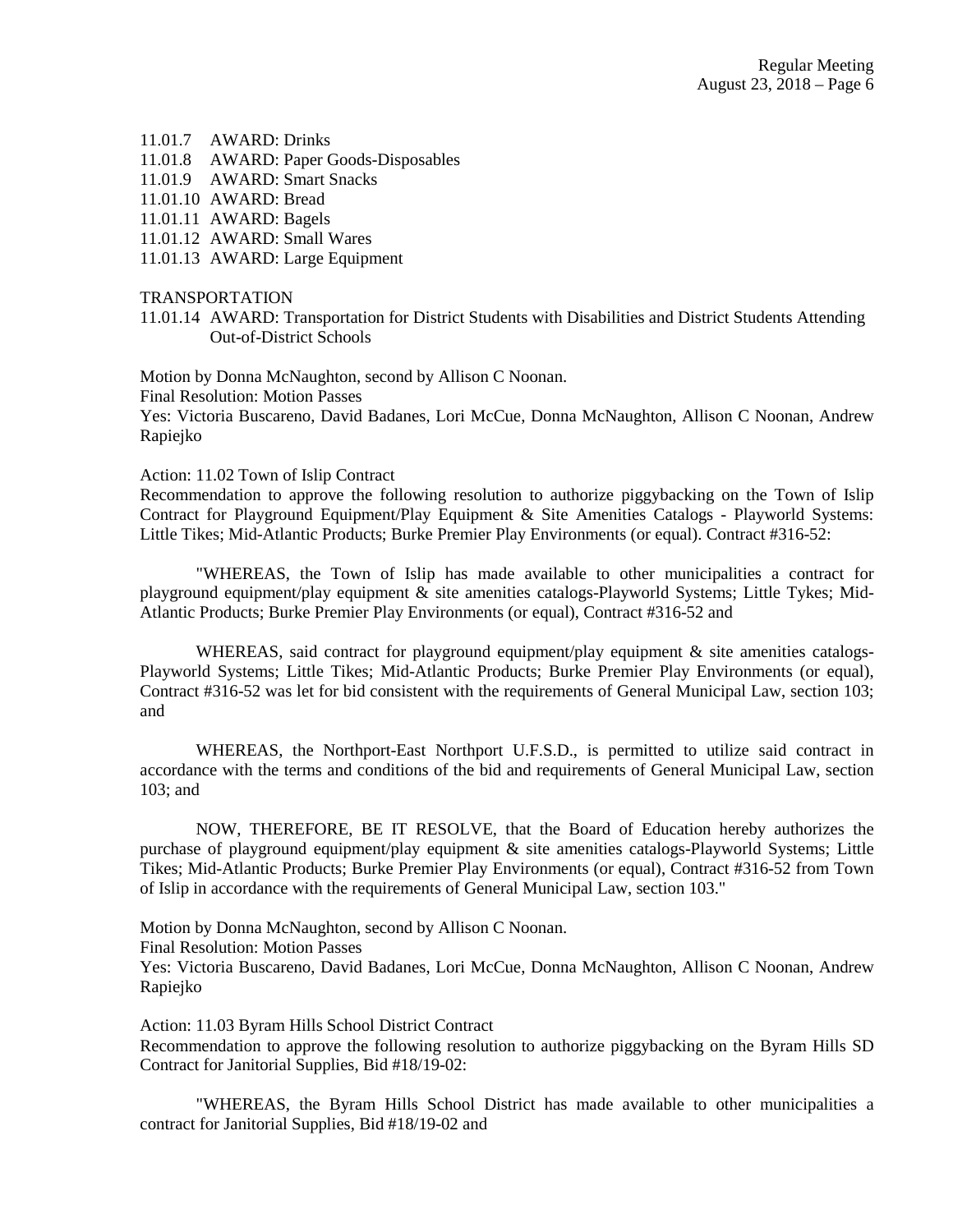WHEREAS, said contract for Janitorial Supplies, Bid #18/19-02 was let for bid consistent with the requirements of General Municipal Law, section 103; and

WHEREAS, the Northport-East Northport U.F.S.D., is permitted to utilize said contract in accordance with the terms and conditions of the bid and requirements of General Municipal Law, section 103; and

NOW, THEREFORE, BE IT RESOLVED, that the Board of Education hereby authorizes the purchase of Janitorial Supplies, Bid #18/19-02 from Byram Hills SD in accordance with the requirements of General Municipal Law, section 103."

Motion by Donna McNaughton, second by Allison C Noonan. Final Resolution: Motion Passes Yes: Victoria Buscareno, David Badanes, Lori McCue, Donna McNaughton, Allison C Noonan, Andrew Rapiejko

Action: 11.04 Internal Audit Reports Recommendation to receive the following Internal Audit Reports from Nawrocki Smith LLP:

11.04.1 Report on Internal Controls Pertaining to the Information Technology Cycle 11.04.2 Report on Internal Controls Pertaining to the Revenue and Cash Management Cycle

Motion by Donna McNaughton, second by Allison C Noonan. Final Resolution: Motion Passes Yes: Victoria Buscareno, David Badanes, Lori McCue, Donna McNaughton, Allison C Noonan, Andrew Rapiejko

Action: 11.05 Parent Donation - Bellerose Avenue School Recommendation to approve the following resolution:

"RESOLVED, that the Board of Education accept the donation of \$100.00 toward the purchase of classroom supplies for Bellerose Avenue Elementary School and increase the 2018-2019 budget code A2110.5030.17.0200 by \$100.00 for this purpose.

RESOLVED, that the Board of Education hereby approves an increase in the revenue code A2705 of the 20187-2019 budget by \$100.00 with the understanding that this increase in revenue is the result of a parent donation for a Bellerose Avenue student's birthday to be used to enhance the education of students."

Motion by Donna McNaughton, second by Allison C Noonan.

Final Resolution: Motion Passes

Yes: Victoria Buscareno, David Badanes, Lori McCue, Donna McNaughton, Allison C Noonan, Andrew Rapiejko

Action: 11.06 Suffolk County Music Educators' Association Donation Recommendation to approve the following resolution:

"RESOLVED, that the Board of Education accept the donation of \$100.00 toward the purchase of PEAK and Horn Day Plaques and increase the 2018-2019 budget code A2110.4010.00.2100 by \$100.00 for this purpose.

RESOLVED, that the Board of Education hereby approves an increase in the revenue code A2705 of the 2018-2019 budget by \$100.00 with the understanding that this increase in revenue is the result of the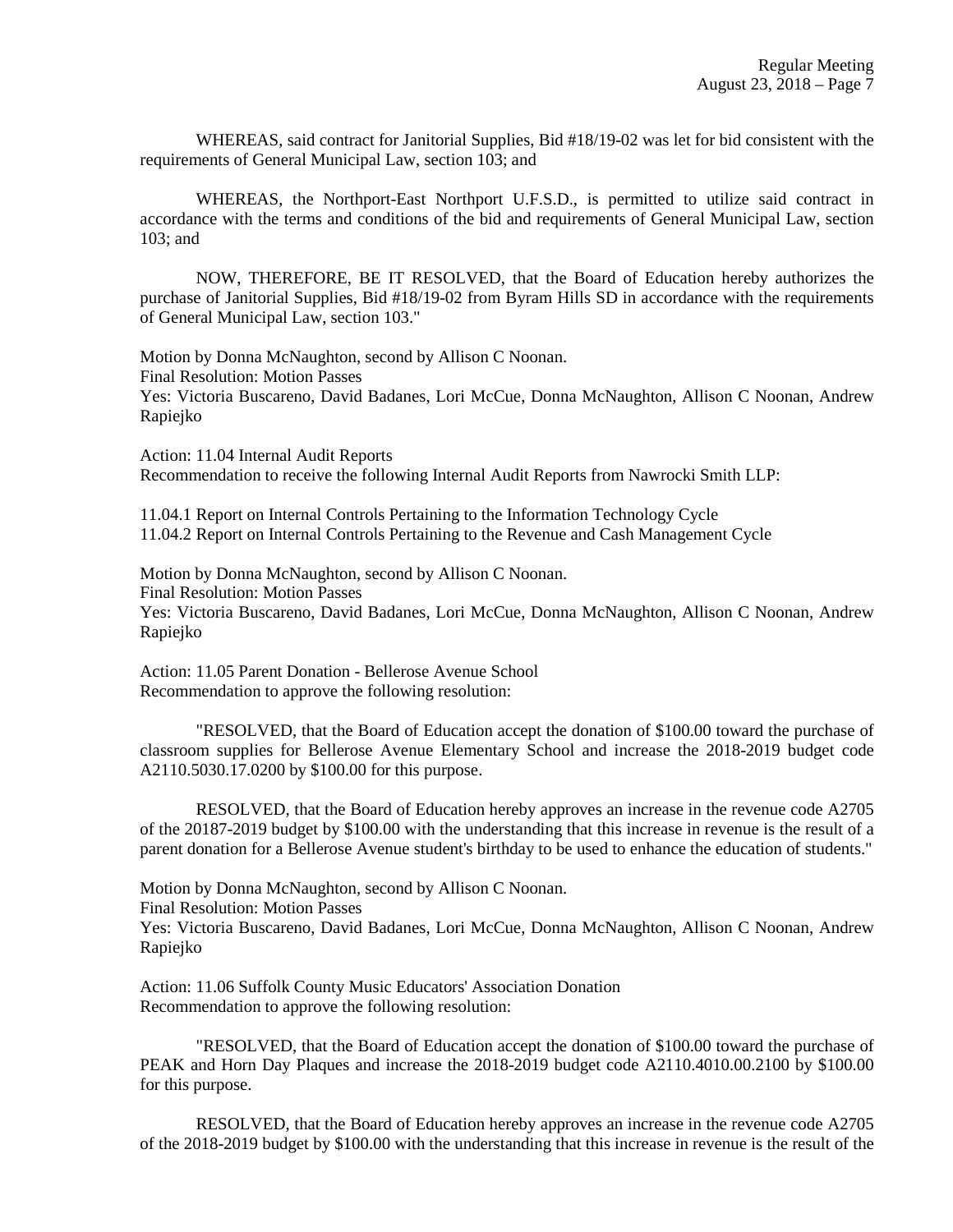Suffolk County Music Educators' Association donation for the Music Department's PEAK and Horn Day Plaques."

Motion by Donna McNaughton, second by Allison C Noonan. Final Resolution: Motion Passes Yes: Victoria Buscareno, David Badanes, Lori McCue, Donna McNaughton, Allison C Noonan, Andrew Rapiejko

Action: 11.07 Stop & Shop A+ School Rewards Program - Bellerose Avenue Elementary School Recommendation to approve the following resolution:

"RESOLVED, that the Board of Education accept the donation of \$867.57 toward the purchase of classroom supplies for Bellerose Avenue School and increase the 2018-2019 budget code A2110.5030.17.0200 by \$867.57 for this purpose.

RESOLVED, that the Board of Education hereby approves an increase in the revenue code A2705 of the 2018-2019 budget by \$869.57 with the understanding that this increase in revenue is the result of the Bellerose Avenue Elementary School participation in the Stop and Shop A+ School Rewards Program"

Motion by Donna McNaughton, second by Allison C Noonan. Final Resolution: Motion Passes Yes: Victoria Buscareno, David Badanes, Lori McCue, Donna McNaughton, Allison C Noonan, Andrew Rapiejko

Action: 11.08 Stop & Shop A+ School Rewards Program - Pulaski Road Elementary School Recommendation to approve the following resolution:

"RESOLVED, that the Board of Education accept the donation of \$918.45 toward the purchase of classroom supplies for Pulaski Road Elementary School and increase the 2018-2019 budget code A2110.5030.16.0200 by \$918.45 for this purpose.

RESOLVED, that the Board of Education hereby approves an increase in the revenue code A2705 of the 2018-2019 budget by \$918.45 with the understanding that this increase in revenue is the result of the Pulaski Road Elementary School participation in the Stop and Shop A+ School Rewards Program"

Motion by Donna McNaughton, second by Allison C Noonan.

Final Resolution: Motion Passes

Yes: Victoria Buscareno, David Badanes, Lori McCue, Donna McNaughton, Allison C Noonan, Andrew Rapiejko

Action: 11.09 Music Theatre International

Recommendation to approve a Production Contract for Annie Kids between the Northport-East Northport Union Free School District and Music Theatre International (PRS)

Motion by Donna McNaughton, second by Allison C Noonan. Final Resolution: Motion Passes Yes: Victoria Buscareno, David Badanes, Lori McCue, Donna McNaughton, Allison C Noonan, Andrew Rapiejko

Action: 11.10 Orlin & Cohen Medical Specialists Group Recommendation to approve a Supplementary Education Services Agreement between the Northport-East Northport Union Free School District and Orlin & Cohen Medical Specialists Group to provide medical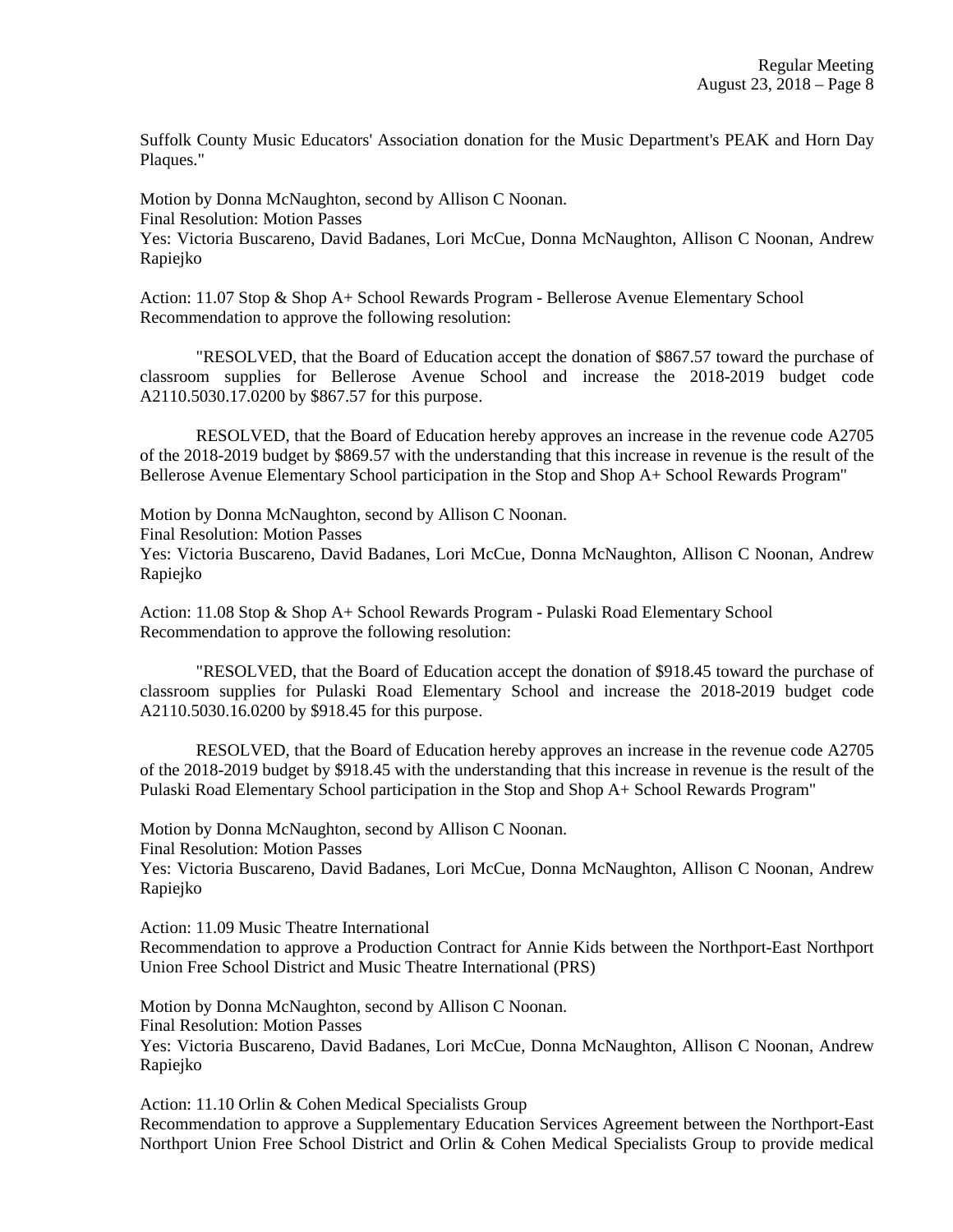coverage for home football games and high school and middle schools for 2018-2019 in an amount not to exceed \$6,300.00

Motion by Donna McNaughton, second by Allison C Noonan. Final Resolution: Motion Passes Yes: Victoria Buscareno, David Badanes, Lori McCue, Donna McNaughton, Allison C Noonan, Andrew Rapiejko

Action: 11.11 Youth Directions and Alternatives C.Y.A. Inc

Recommendation to authorize the Board President to execute an Agreement between the Board of Education of the Northport-East Northport Union Free School District and Youth Directions and Alternatives C.Y.A. Inc. in the amount of \$32,000 for the 2018-2019 school year (\$4,000.00 for general services as stated in the contract, and \$28,000.00 for the employment of a full time Street Outreach Worker and Youth Worker)

Motion by Donna McNaughton, second by Allison C Noonan.

Final Resolution: Motion Passes

Yes: Victoria Buscareno, David Badanes, Lori McCue, Donna McNaughton, Allison C Noonan, Andrew Rapiejko

Action: 11.12 Syosset Central School District

Recommendation to approve a 2017-2018 Special Education Services Contract between the Board of Education of the Northport-East Northport Union Free School District and the Board of Education of the Syosset Central School District (Spec. Ed.)

Motion by Donna McNaughton, second by Allison C Noonan.

Final Resolution: Motion Passes

Yes: Victoria Buscareno, David Badanes, Lori McCue, Donna McNaughton, Allison C Noonan, Andrew Rapiejko

Action: 11.13 Commack Union Free School District

Recommendation to approve a Tuition Contract for Special Education Services between the Board of Education of the Northport-East Northport Union Free School District and the Board of Education of the Commack Union Free School District for the term of July 1, 2018 through August 30, 2018 (Spec. Ed.)

Motion by Donna McNaughton, second by Allison C Noonan.

Final Resolution: Motion Passes

Yes: Victoria Buscareno, David Badanes, Lori McCue, Donna McNaughton, Allison C Noonan, Andrew Rapiejko

Action: 11.14 Commack Union Free School District

Recommendation to approve a 2018-2019 Special Education Services Contract between the Board of Education of the Northport-East Northport Union Free School District and the Board of Education of the Commack Union Free School District

Motion by Donna McNaughton, second by Allison C Noonan.

Final Resolution: Motion Passes

Yes: Victoria Buscareno, David Badanes, Lori McCue, Donna McNaughton, Allison C Noonan, Andrew Rapiejko

Action: 11.15 South Country Central School District Recommendation to approve a 2016-2017 Agreement between the Northport-East Northport Union Free School District and South Country Central School District (Spec. Ed.)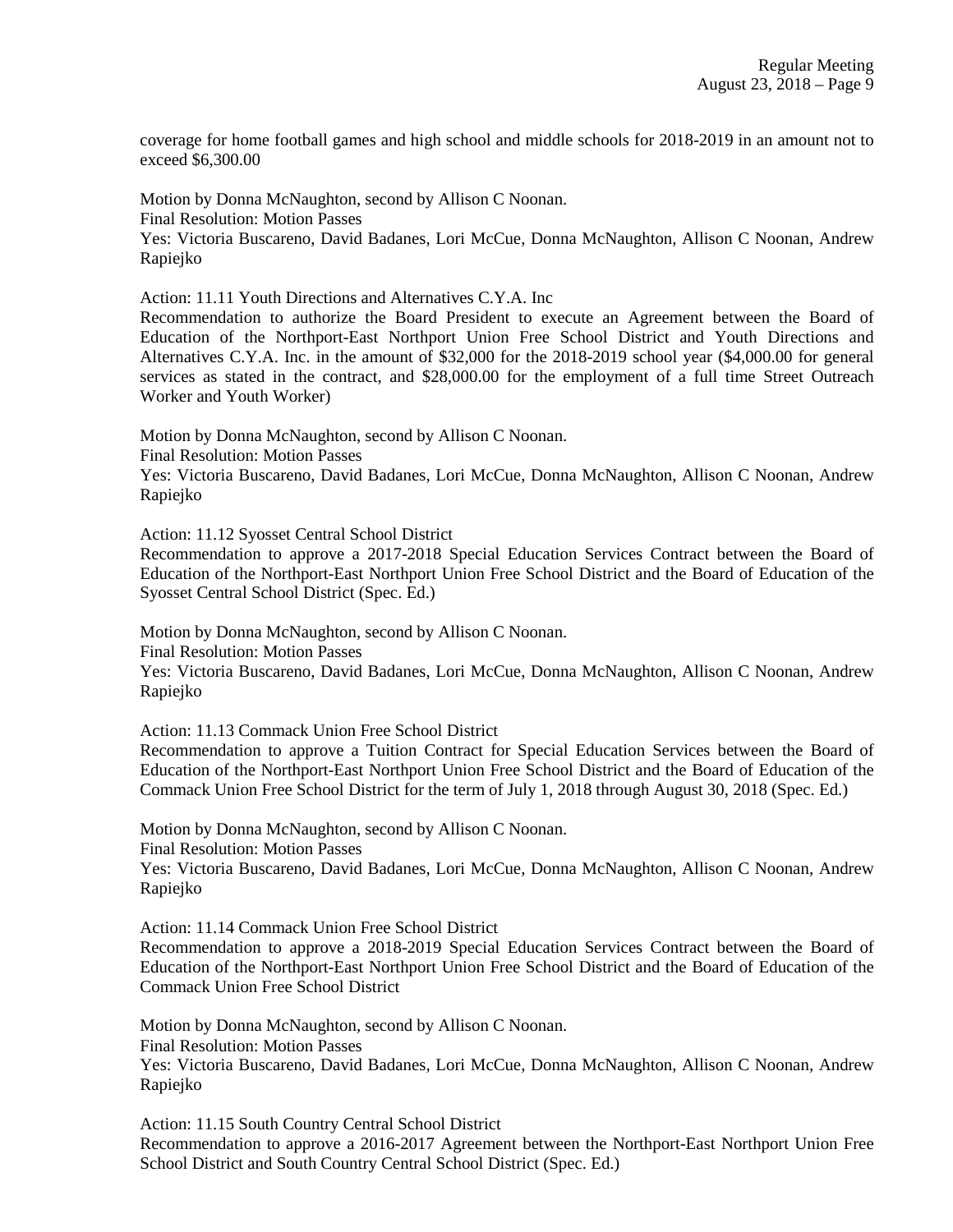Motion by Donna McNaughton, second by Allison C Noonan. Final Resolution: Motion Passes Yes: Victoria Buscareno, David Badanes, Lori McCue, Donna McNaughton, Allison C Noonan, Andrew Rapiejko

Action: 11.16 Foster Physical Therapy Recommendation to approve a 2018-2019 Agreement between the Northport-East Northport Union Free School District and Foster Physical Therapy (Spec. Ed.)

Motion by Donna McNaughton, second by Allison C Noonan. Final Resolution: Motion Passes Yes: Victoria Buscareno, David Badanes, Lori McCue, Donna McNaughton, Allison C Noonan, Andrew Rapiejko

Action: 11.17 Helping Hands Children Services Recommendation to approve the following 2018-2019 Agreements between the Northport-East Northport Union Free School District and Helping Hands Children Services:

11.17.1 Related Services Agreement 11.17.2 Academic Tutoring Agreement 11.17.3 Skilled Nurse Agreement

Motion by Donna McNaughton, second by Allison C Noonan. Final Resolution: Motion Passes Yes: Victoria Buscareno, David Badanes, Lori McCue, Donna McNaughton, Allison C Noonan, Andrew Rapiejko

Action: 11.18 United Cerebral Palsy of Greater Suffolk, Inc. Recommendation to approve a 2018-2019 Agreement between the Northport-East Northport Union Free School District and United Cerebral Palsy of Greater Suffolk, Inc. (Spec. Ed.)

Motion by Donna McNaughton, second by Allison C Noonan. Final Resolution: Motion Passes Yes: Victoria Buscareno, David Badanes, Lori McCue, Donna McNaughton, Allison C Noonan, Andrew Rapiejko

Action: 11.19 School Lunch Prices 2018-2019 Recommendation to approve lunch prices for the 2018-2019 school year at \$2.75 for elementary (grades K-5) and \$3.00 for secondary (grades 6-12)

Motion by Donna McNaughton, second by Allison C Noonan. Final Resolution: Motion Passes Yes: Victoria Buscareno, David Badanes, Lori McCue, Donna McNaughton, Allison C Noonan, Andrew Rapiejko

Action: 11.20 Change Order Recommendation to approve the following Change Order:

11.20.1 Change Order No. 1 - Renu Contracting & Restoration, SED Project #58-04-04-03-0-008-025, decrease in the amount of \$13,500.00

Motion by Donna McNaughton, second by Allison C Noonan.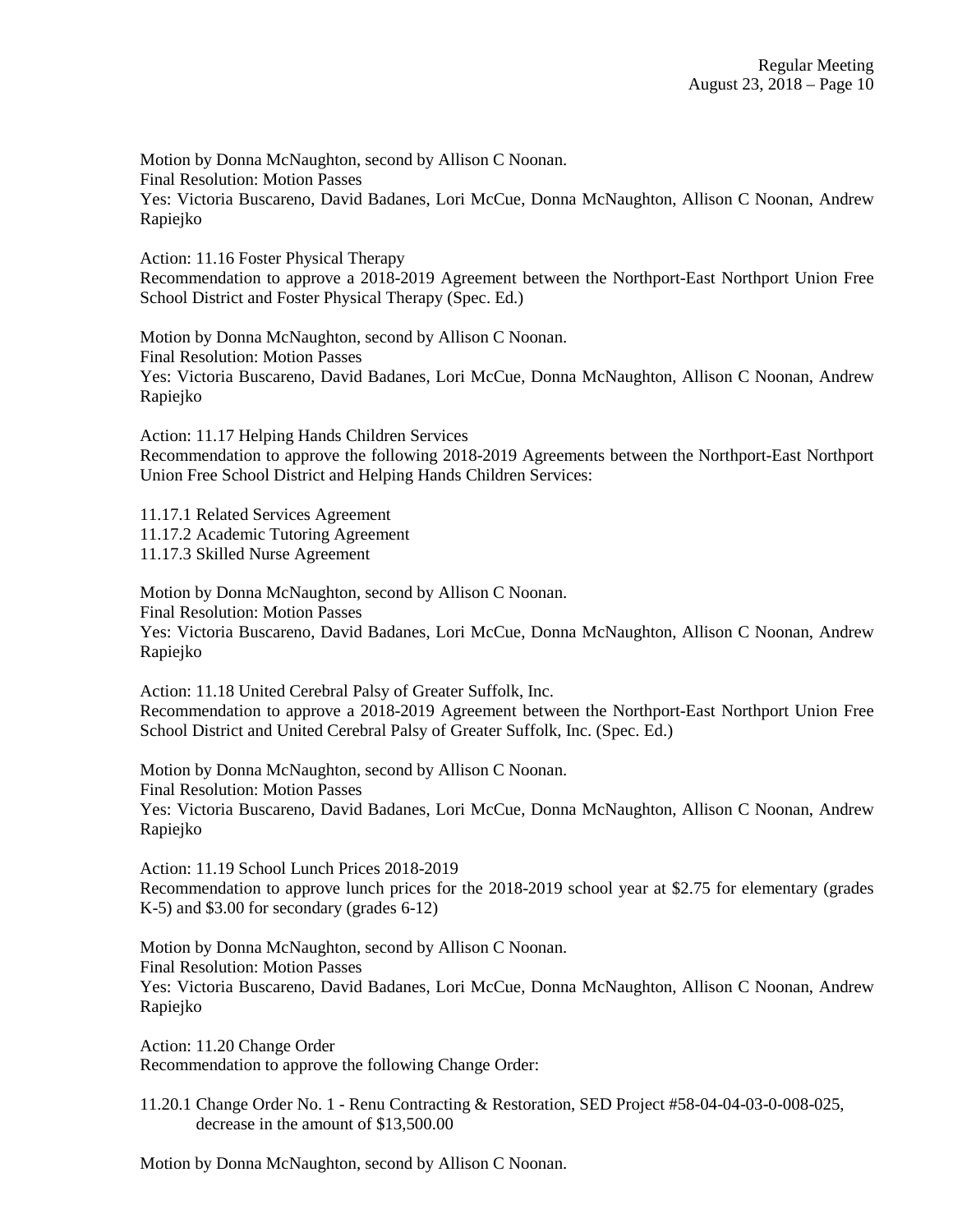Final Resolution: Motion Passes

Yes: Victoria Buscareno, David Badanes, Lori McCue, Donna McNaughton, Allison C Noonan, Andrew Rapiejko

Action: 11.21 Global Compliance Network Inc

Recommendation to approve a 2018-2019 Supplementary Education Services Agreement between the Northport-East Northport Union Free School District and Global Compliance Network, Inc. for internet based compliance training, in the amount of \$1,400.00.

Motion by Donna McNaughton, second by Allison C Noonan. Final Resolution: Motion Passes Yes: Victoria Buscareno, David Badanes, Lori McCue, Donna McNaughton, Allison C Noonan, Andrew Rapiejko

Action: 11.22 Huntington YMCA

Recommendation to approve a 2018 Agreement between the Northport-East Northport Union Free School District and the Huntington YMCA, a branch of the YMCA of Long Island, for use of the facilities for purposes of conducting practices for the District's swim team (NHS)

Motion by Donna McNaughton, second by Allison C Noonan.

Final Resolution: Motion Passes

Yes: Victoria Buscareno, David Badanes, Lori McCue, Donna McNaughton, Allison C Noonan, Andrew Rapiejko

Action: 11.23 Claims Auditor's Report

Recommendation to approve the Claims Auditor's Report for Warrants and Schedule of Claims for payments dated:

June 1, 2018 (Payroll Trust & Agency Warrant), June 15, 2018 (Payroll Trust & Agency Warrant), June 15, 2018 (Accounts Payable Warrant), June 22, 2018 (Payroll Trust & Agency Warrant), June 29, 2018 (Payroll Trust & Agency Warrant), June 29, 2018 (Accounts Payable Warrant), June 2018 (Claims Audit Report)

Motion by Donna McNaughton, second by Allison C Noonan. Final Resolution: Motion Passes Yes: Victoria Buscareno, David Badanes, Lori McCue, Donna McNaughton, Allison C Noonan, Andrew Rapiejko

Action: 11.24 Claims Auditor's Report - Payroll Audit Recommendation to approve the Claims Auditor's Report - Payroll Audit for the Payroll Distribution/Audit dated June 15, 2018 (Fifth Avenue Elementary School)

Motion by Donna McNaughton, second by Allison C Noonan. Final Resolution: Motion Passes Yes: Victoria Buscareno, David Badanes, Lori McCue, Donna McNaughton, Allison C Noonan, Andrew Rapiejko

Action: 11.25 Transfer of General Fund Appropriations Recommendation to approve Transfer of General Fund Appropriations in the 2017-2018 fiscal year (\$1,876,167.72)

Motion by Donna McNaughton, second by Allison C Noonan. Final Resolution: Motion Passes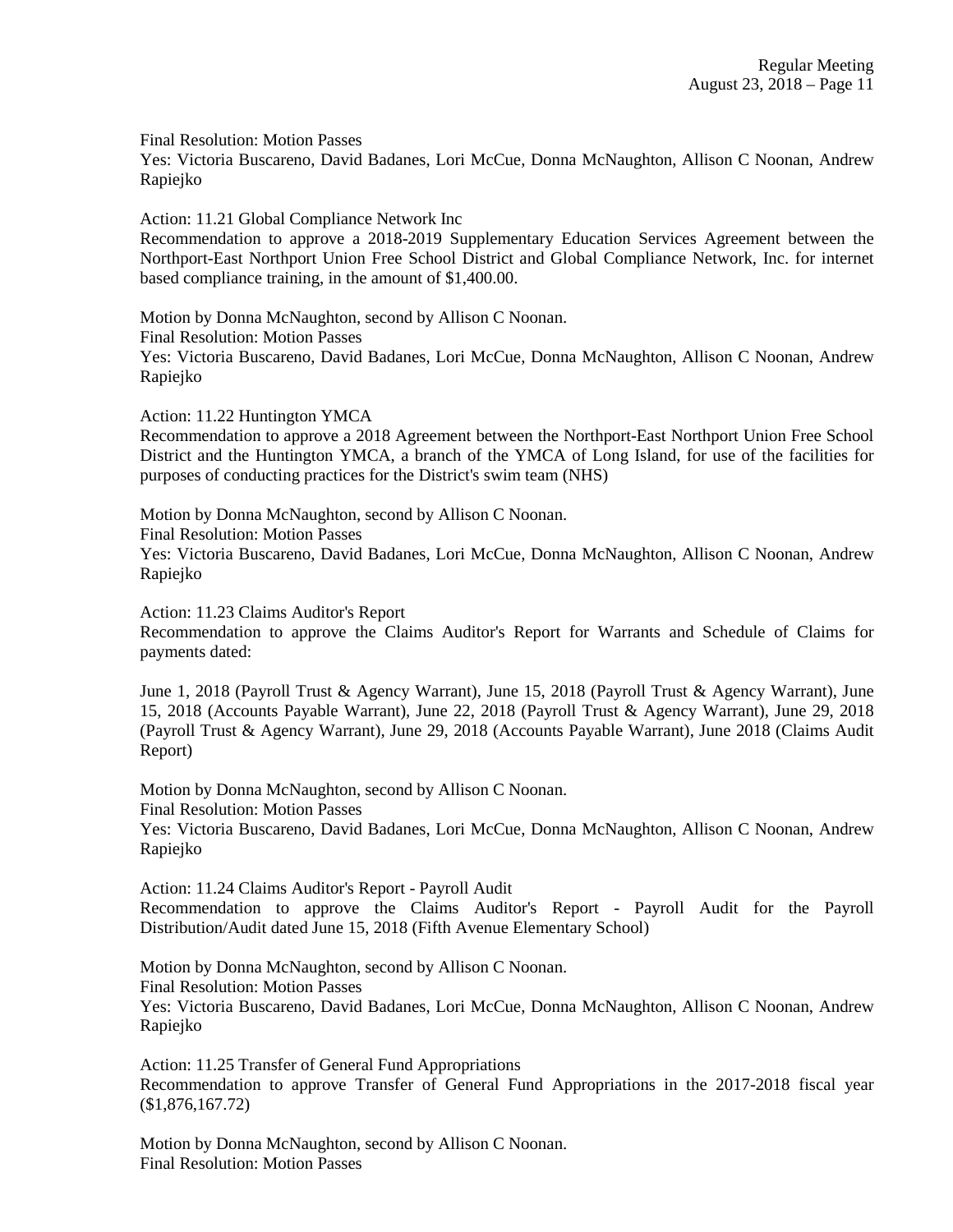Yes: Victoria Buscareno, David Badanes, Lori McCue, Donna McNaughton, Allison C Noonan, Andrew Rapiejko

Action: 11.26 Transfer of Capital Fund Appropriations Recommendation to approve Transfer of Capital Fund Appropriations in the 2017-2018 fiscal year (\$6,876,339.00)

Motion by Donna McNaughton, second by Allison C Noonan. Final Resolution: Motion Passes Yes: Victoria Buscareno, David Badanes, Lori McCue, Donna McNaughton, Allison C Noonan, Andrew Rapiejko

Action: 11.27 Health Training/Consulting Inc. Recommendation to approve a Supplementary Education Services Agreement between the Northport-East Northport Union Free School District and Health Training/Consulting, Inc. for AED training in an amount not to exceed \$7,500.00 (SSS)

Motion by Donna McNaughton, second by Allison C Noonan. Final Resolution: Motion Passes Yes: Victoria Buscareno, David Badanes, Lori McCue, Donna McNaughton, Allison C Noonan, Andrew Rapiejko

# **12. SUPERINTENDENT'S REPORT - FOR INFORMATION ONLY**

Information: 12.01 Schedule H - Use of Facilities

Information: 12.02 State Education Department Income Eligibility Guidelines for free and reduced price meals or free milk for the 2018-2019 school year

## **13. UNFINISHED BUSINESS**

## **14. NEW BUSINESS**

Discussion: 14.01 Future Agenda Items

Trustee Badanes requested that the Board add the following items onto a future agenda for discussion.

• Live Streaming of Board Meetings

The Board agreed to discuss live streaming of Board Meetings on a future agenda and to discuss the information from Mr. Nelson regarding the topic.

• Solar Panels

This item was tabled until the next Board Meeting so the Board could review a previous solar panel presentation to the Board.

**15. ADJOURNMENT** - Board policy requires adjournment by 10:30 pm, unless meeting is extended by vote.

Action: 15.01 Adjournment Recommendation to adjourn the meeting